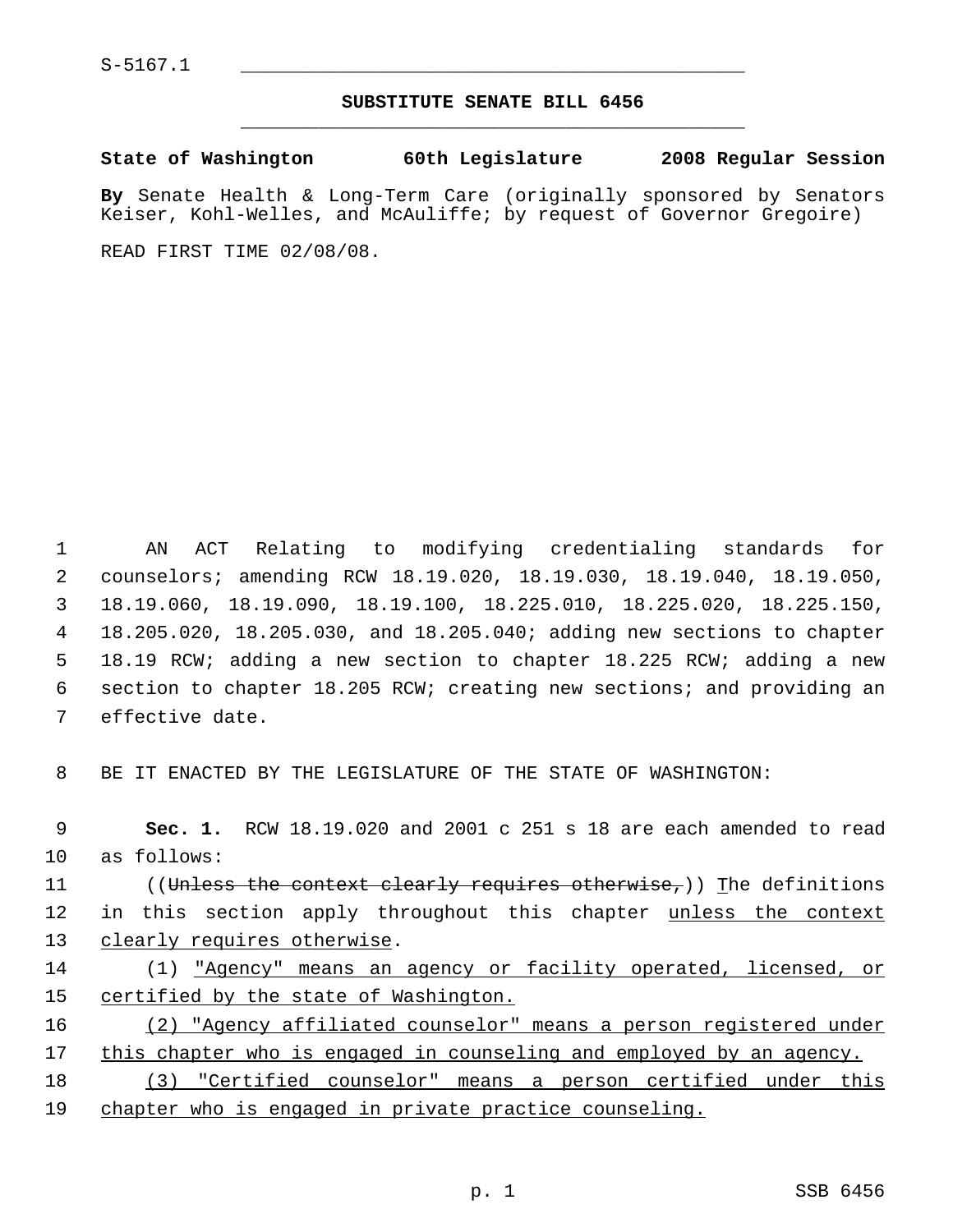(4) "Client" means an individual who receives or participates in counseling or group counseling.

  $((+2))$  (5) "Counseling" means employing any therapeutic techniques, including but not limited to social work, mental health counseling, marriage and family therapy, and hypnotherapy, for a fee that offer, assist or attempt to assist an individual or individuals in the amelioration or adjustment of mental, emotional, or behavioral problems, and includes therapeutic techniques to achieve sensitivity and awareness of self and others and the development of human potential. For the purposes of this chapter, nothing may be construed to imply that the practice of hypnotherapy is necessarily limited to counseling.

 $((\langle 3 \rangle))$  (6) "Counselor" means an individual, practitioner, therapist, or analyst who engages in the practice of counseling to the public for a fee, including for the purposes of this chapter, hypnotherapists.

17  $((4+))$  (7) "Department" means the department of health.

18  $((+5))$  (8) "Hypnotherapist" means a person registered under this chapter who is practicing hypnosis as a modality.

 (9)"Mental disorder" means, for the purposes of this chapter, a score of sixty or lower on the global assessment of functioning scale as set forth in the 1994 edition of the diagnostic and statistical manual of mental disorders, 4th edition.

 (10) "Private practice counseling" means the practice of counseling by a certified counselor and is limited to: (a) Appropriate screening of the client's condition. Recognition of a mental or physical 27 disorder requires that the certification holder recommend that the client seek diagnosis and treatment from an appropriate health care professional; and (b) counseling and guiding clients in adjusting to life situations, developing new skills, and making desired changes, in accordance with the theories and techniques of a specific counseling method and established practice standards.

 (11) "Psychotherapy" means the practice of counseling through the diagnosis of mental illness according to the diagnostic and statistical manual of mental disorders, 4th edition, text revision and international classification of diseases codes, and the development of 37 treatment plans for counseling based on a diagnosis in accordance with established practice standards.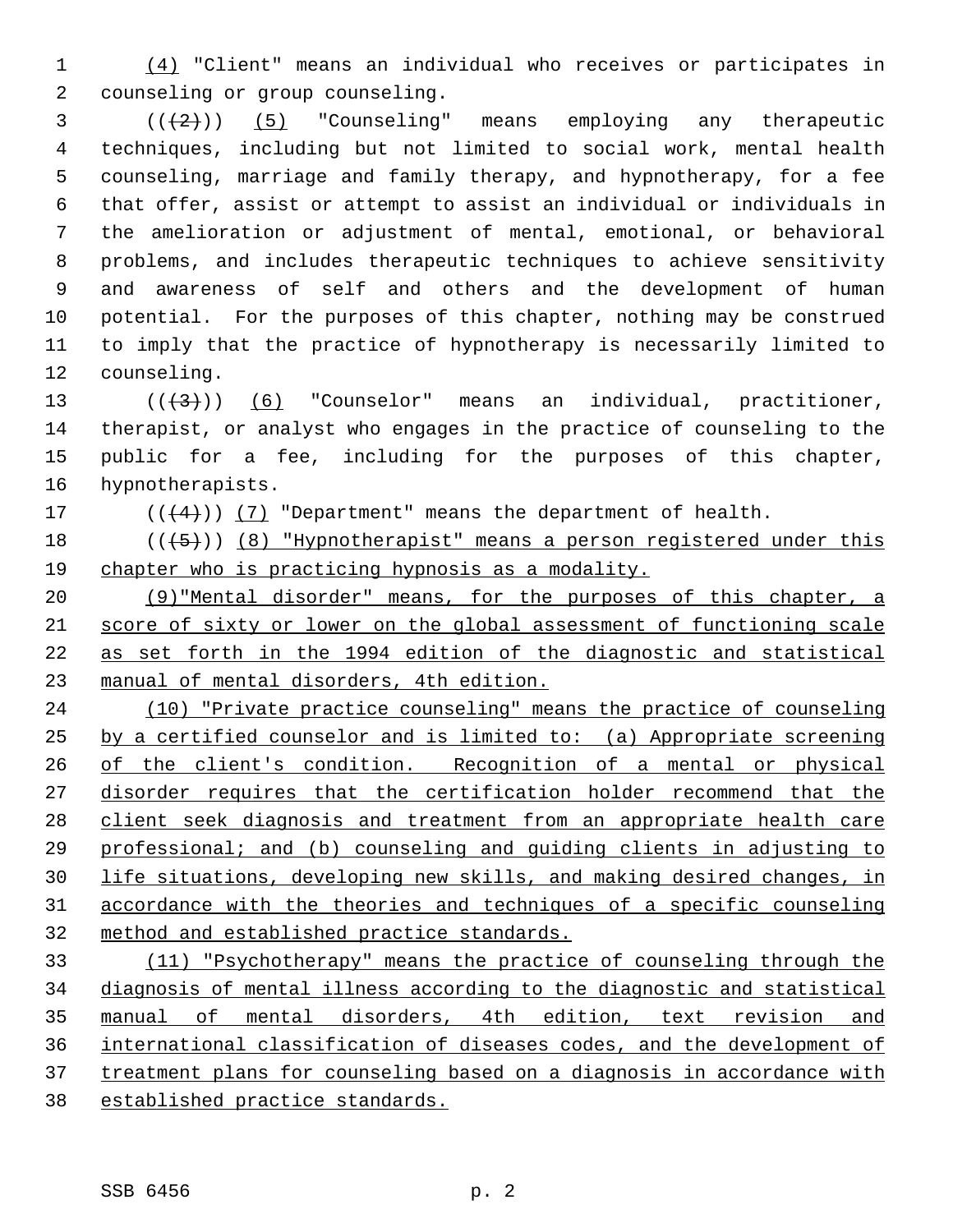(12) "Secretary" means the secretary of the department or the secretary's designee.

 **Sec. 2.** RCW 18.19.030 and 2001 c 251 s 19 are each amended to read as follows:

 ((No)) <u>A</u> person may <u>not</u>, ((for a fee or)) as a part of his or her position as an employee of a state agency, practice counseling without 7 being registered to practice as an agency affiliated counselor by the department under this chapter unless exempt under RCW 18.19.040.

 NEW SECTION. **Sec. 3.** A new section is added to chapter 18.19 RCW to read as follows:

 A person may not, for a fee or as a part of his or her position as an employee of a state agency, practice hypnotherapy without being registered to practice as a hypnotherapist by the department under this chapter unless exempt under RCW 18.19.040.

 **Sec. 4.** RCW 18.19.040 and 2001 c 251 s 20 are each amended to read as follows:

Nothing in this chapter may be construed to prohibit or restrict:

 (1) The practice of a profession by a person who is either registered, certified, licensed, or similarly regulated under the laws of this state and who is performing services within the person's authorized scope of practice, including any attorney admitted to practice law in this state when providing counseling incidental to and in the course of providing legal counsel;

 (2) The practice of counseling by an employee or trainee of any federal agency, or the practice of counseling by a student of a college or university, if the employee, trainee, or student is practicing solely under the supervision of and accountable to the agency, college, or university, through which he or she performs such functions as part of his or her position for no additional fee other than ordinary compensation;

31 (3) The practice of counseling by a person ((without a mandatory charge)) for no compensation;

 (4) The practice of counseling by persons offering services for public and private nonprofit organizations or charities not primarily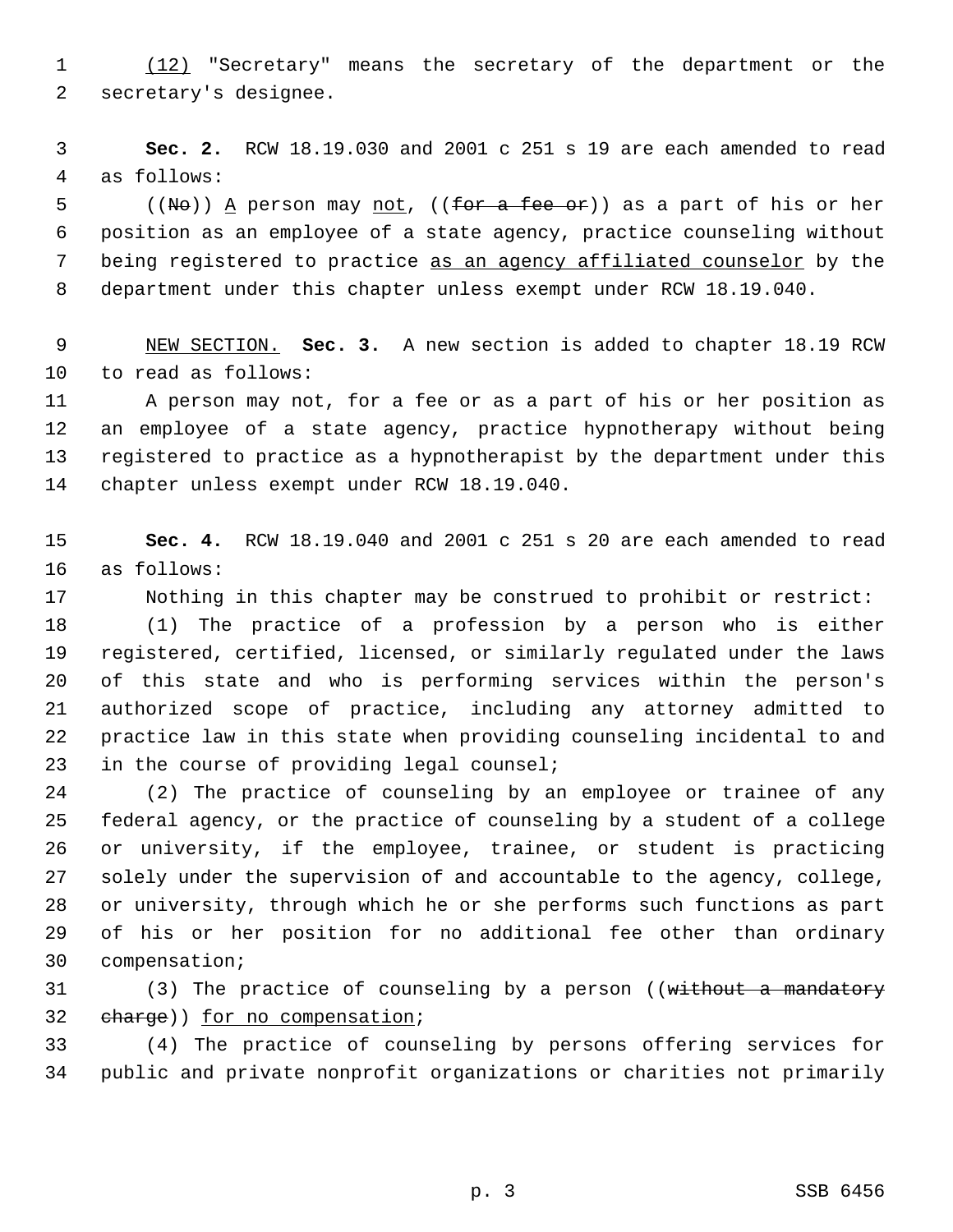engaged in counseling for a fee when approved by the organizations or 2 agencies for whom they render their services;

 (5) Evaluation, consultation, planning, policy-making, research, or related services conducted by social scientists for private corporations or public agencies;

 (6) The practice of counseling by a person under the auspices of a religious denomination, church, or organization, or the practice of religion itself;

 (7) The practice of counseling by peer counselors who use their own 10 experience to encourage and support people with similar conditions;

11 (8) Counselors ((whose residency is not)) who reside outside Washington state from providing up to ten days per quarter of training 13 or workshops in the state, as long as they ((don't)) do not hold 14 themselves out to be registered or certified in Washington state.

 **Sec. 5.** RCW 18.19.050 and 2001 c 251 s 21 are each amended to read as follows:

 (1) In addition to any other authority provided by law, the secretary has the following authority:

 (a) To adopt rules, in accordance with chapter 34.05 RCW, necessary 20 to implement this chapter;

 (b) To set all registration, certification, and renewal fees in accordance with RCW 43.70.250 and to collect and deposit all such fees in the health professions account established under RCW 43.70.320;

 (c) To establish forms and procedures necessary to administer this chapter;

 (d) To hire clerical, administrative, and investigative staff as needed to implement this chapter;

28 (e) To issue a registration or certification to any applicant who 29 has met the requirements for registration or certification; and

30 (f) To ((develop a dictionary of recognized professions and occupations providing counseling services to the public included under this chapter)) establish education equivalency, examination, supervisory, consultation, and continuing education requirements for certified counselors.

 (2) The uniform disciplinary act, chapter 18.130 RCW, governs the issuance and denial of registrations and certifications and the discipline of registrants under this chapter. The secretary shall be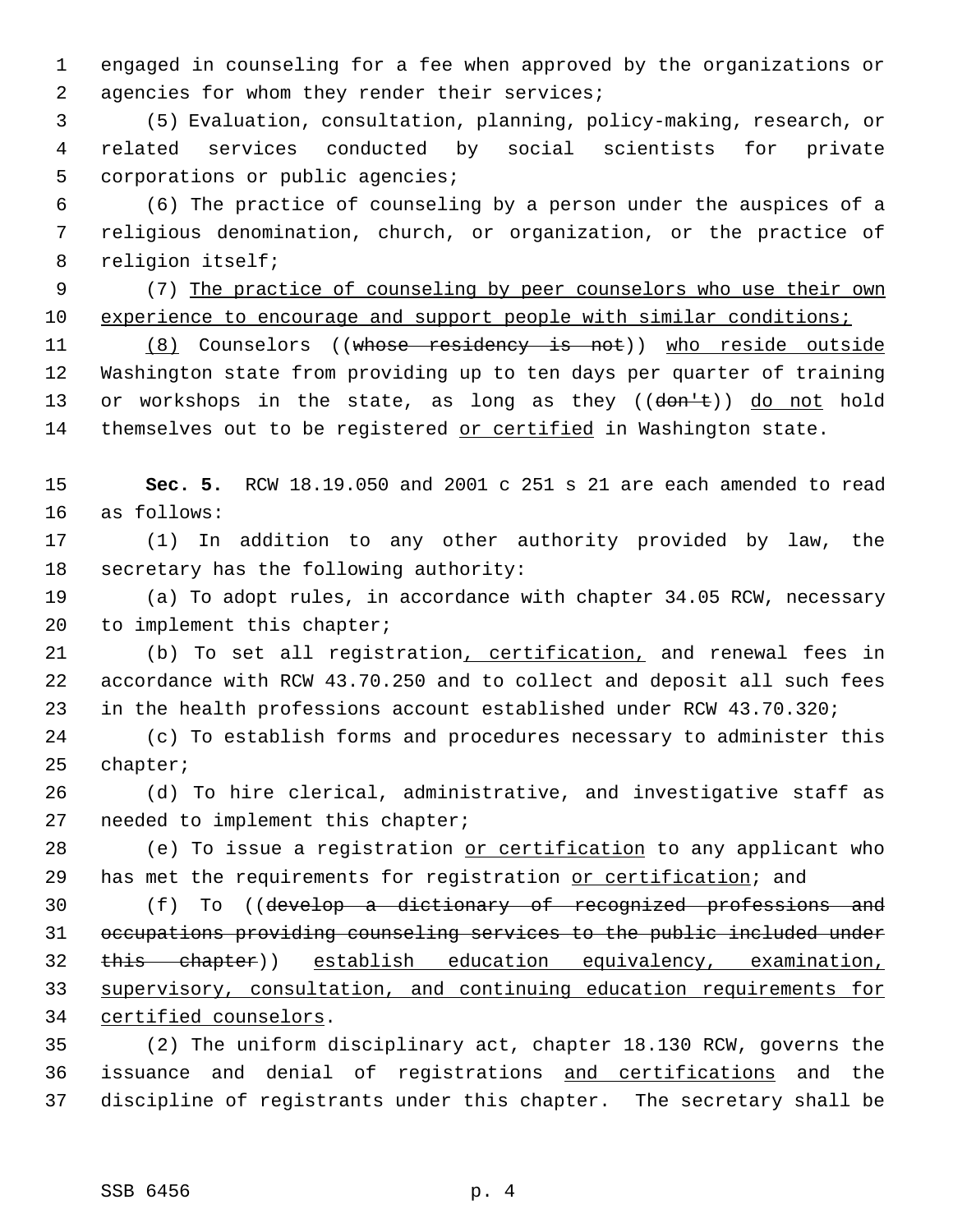1 the disciplining authority under this chapter. ((The absence of educational or training requirements for counselors registered under this chapter or the counselor's use of nontraditional nonabusive 4 therapeutic techniques shall not, in and of itself, give the secretary authority to unilaterally determine the training and competence or to define or restrict the scope of practice of such individuals.))

7 (3) The department shall publish and disseminate information ( $(i+n)$ 8 order)) to educate the public about the responsibilities of counselors, 9 the types of counselors, and the rights and responsibilities of clients 10 established under this chapter. ((Solely for the purposes of 11 administering this education requirement,)) The secretary ((shall))  $\text{may}$ 12 assess an additional fee for each application and renewal( $\sqrt{t}$  equal to 13 five percent of the fee. The revenue collected from the assessment fee 14 may be appropriated by the legislature for the department's use in 15 educating consumers pursuant to this section. The authority to charge 16 the assessment fee shall terminate on June 30, 1994)) to fund public 17 education efforts under this section.

18 **Sec. 6.** RCW 18.19.060 and 2001 c 251 s 22 are each amended to read 19 as follows:

 ((Persons registered under this chapter)) Certified counselors shall provide clients at the commencement of any program of treatment with accurate disclosure information concerning their practice, in accordance with guidelines developed by the department, that will inform clients of the purposes of and resources available under this chapter, including the right of clients to refuse treatment, the responsibility of clients for choosing the provider and treatment modality which best suits their needs, and the extent of 28 confidentiality provided by this chapter, the department, another 29 agency, or other jurisdiction. The disclosure statement must inform the client of the certified counselor's supervisory or consultation arrangement as defined in rules adopted by the secretary. The 32 disclosure information provided by the certified counselor, the receipt 33 of which shall be acknowledged in writing by the certified counselor and client, shall include any relevant education and training, the therapeutic orientation of the practice, the proposed course of 36 treatment where known, any financial requirements, referral resources, and such other information as the department may require by rule. The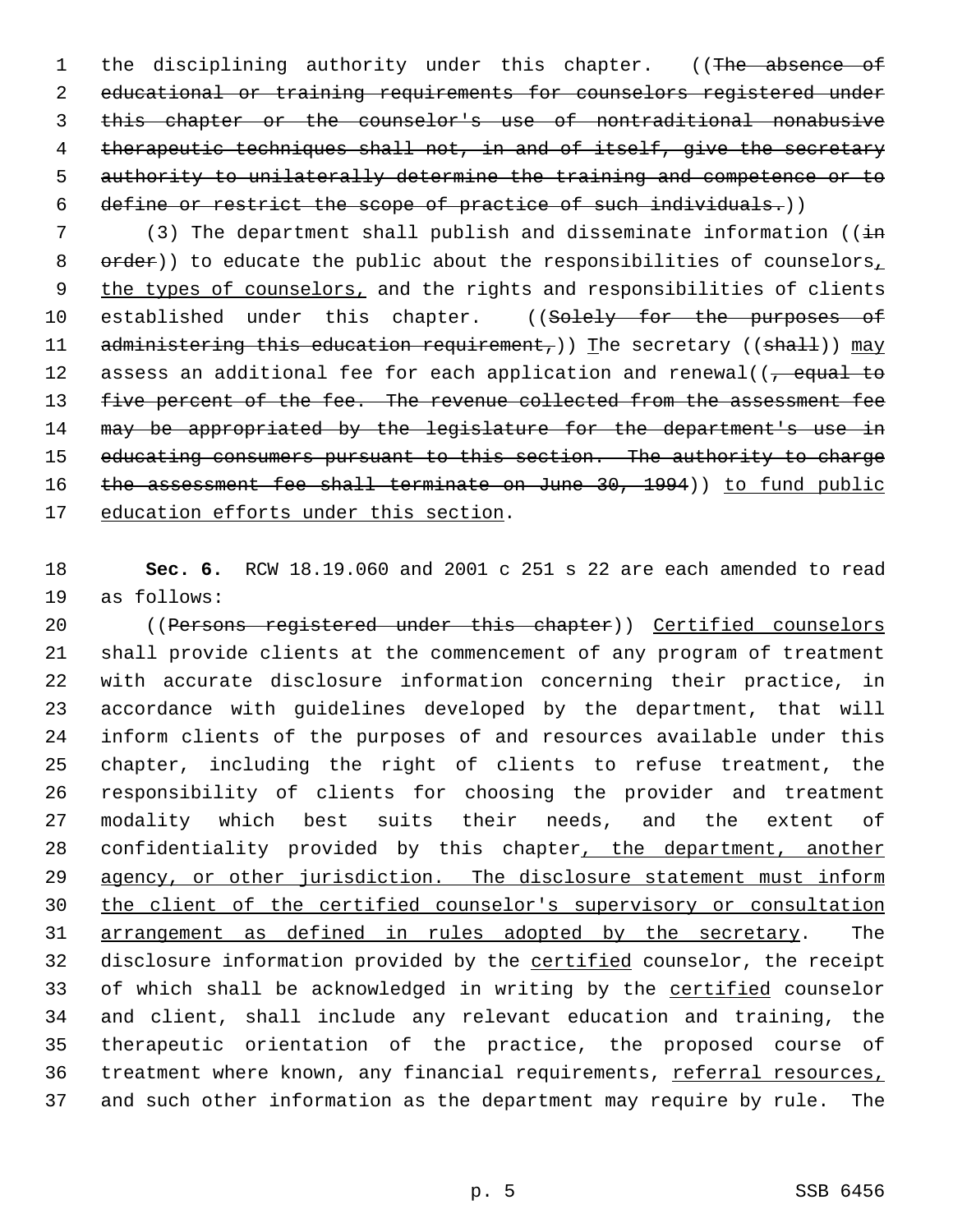disclosure information shall also include a statement that 2 ((registration)) the certification of an individual under this chapter does not include a recognition of any practice standards, nor 4 necessarily imply the effectiveness of any treatment. Certified counselors must also disclose that they are not credentialed to diagnose or treat mental disorders or to conduct psychotherapy. The client is not liable for any fees or charges for services rendered 8 prior to receipt of the disclosure statement.

 9 **Sec. 7.** RCW 18.19.090 and 1991 c 3 s 24 are each amended to read 10 as follows:

11 ((The secretary shall issue a registration to any applicant who 12 submits, on forms provided by the secretary, the applicant's name, 13 address, occupational title, name and location of business, and other 14 information as determined by the secretary, including information 15 necessary to determine whether there are grounds for denial of 16 registration or issuance of a conditional registration under this 17 chapter or chapter 18.130 RCW. Applicants for registration shall 18 register as counselors or may register as hypnotherapists if employing 19 hypnosis as a modality. Applicants shall, in addition, provide in 20 their titles a description of their therapeutic orientation, 21 discipline, theory, or technique.)) (1) Application for agency 22 affiliated counselor, certified counselor, or hypnotherapist must be 23 made on forms approved by the secretary. The secretary may require 24 information necessary to determine whether applicants meet the 25 qualifications for the credential and whether there are any grounds for 26 denial of the credential, or for issuance of a conditional credential, 27 under this chapter or chapter 18.130 RCW. The application for agency 28 affiliated counselor or certified counselor must include a description 29 of the applicant's orientation, discipline, theory, or technique. Each 30 applicant shall pay a fee determined by the secretary as provided in 31 RCW 43.70.250, which shall accompany the application.

32 (2) Applicants for agency affiliated counselor must provide 33 satisfactory documentation that they are employed by an agency or have 34 an offer of employment from an agency.

35 (3) Applicants for certified counselor prior to July 1, 2009, who 36 are currently registered counselors are required to:

37 (a) Have been registered for no less than five years;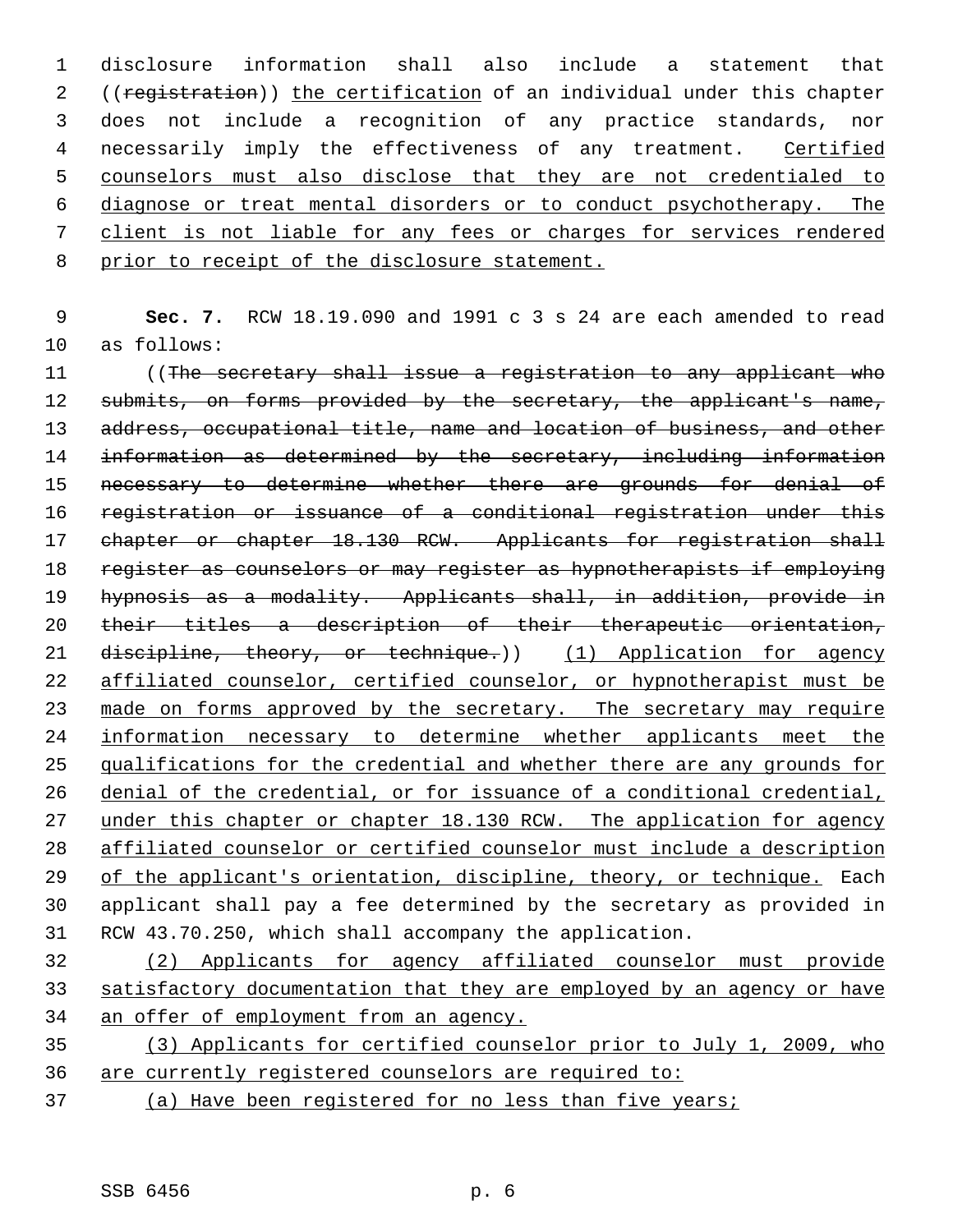(b) Have a registration that is in good standing and be in 2 compliance with any disciplinary process and orders;

 (c) Show evidence of having completed course work in risk assessment, ethics, appropriate screening and referral, and Washington state law and other subjects identified by the secretary;

 (d) Pass an examination in risk assessment, ethics, appropriate screening and referral, and Washington state law, and other subjects as 8 determined by the secretary; and

 (e) Have a written consultation agreement with a credential holder who meets the qualifications established by the secretary.

 (4) Unless eligible for certification under subsection (3) of this section, applicants for certified counselor are required to:

 (a) Have a bachelors degree in a counseling related field, or the equivalent in education and supervised experience, that may, among 15 other things, include an associate degree in a counseling-related field 16 plus a supervised internship, to be determined by the secretary;

 (b) Pass an examination in risk assessment, ethics, appropriate screening and referral, and Washington state law, and other subjects as determined by the secretary; and

 (c) Have a written supervisory agreement with a supervisor who meets the qualifications established by the secretary.

 (5) Each applicant shall include payment of the fee determined by the secretary as provided in RCW 43.70.250.

 NEW SECTION. **Sec. 8.** A new section is added to chapter 18.19 RCW to read as follows:

 Agency affiliated counselors shall notify the department if they are either no longer employed by the agency identified on their application or are now employed with another agency, or both. Agency affiliated counselors may not engage in the practice of counseling unless they are currently affiliated with an agency.

 **Sec. 9.** RCW 18.19.100 and 1996 c 191 s 5 are each amended to read as follows:

 The secretary shall establish administrative procedures, administrative requirements, continuing education, and fees for renewal 35 of ((registrations)) credentials as provided in RCW 43.70.250 and 43.70.280. When establishing continuing education requirements for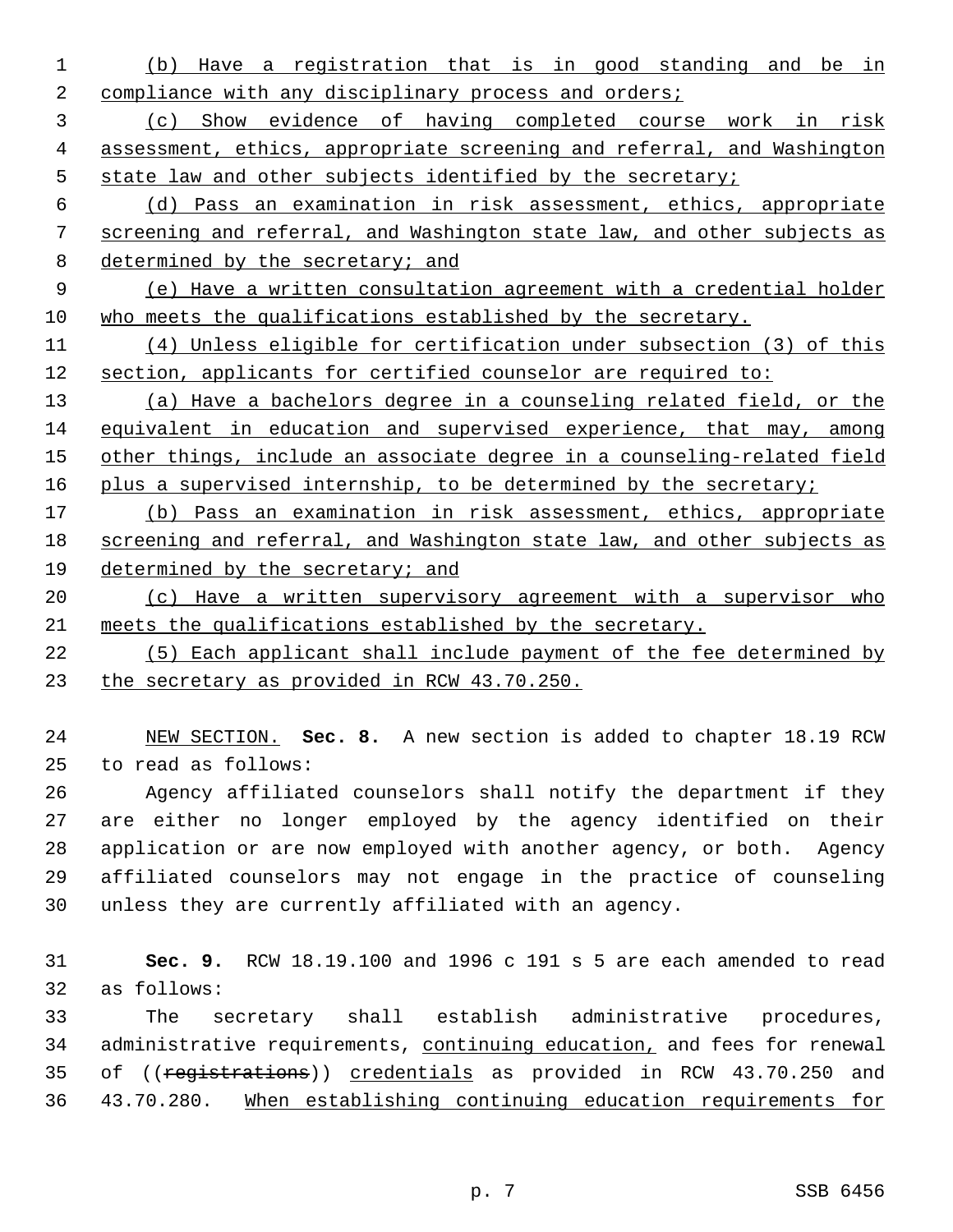agency affiliated counselors, the secretary shall consult with the

appropriate state agency director responsible for licensing,

certifying, or operating the relevant agency practice setting.

 **Sec. 10.** RCW 18.225.010 and 2001 c 251 s 1 are each amended to read as follows:

6 ((Unless the context clearly requires otherwise,)) The definitions 7 in this section apply throughout this chapter unless the context clearly requires otherwise.

 (1) "Advanced social work" means the application of social work theory and methods including emotional and biopsychosocial assessment, psychotherapy under the supervision of a licensed independent clinical social worker, case management, consultation, advocacy, counseling, and community organization.

 (2) "Applicant" means a person who completes the required application, pays the required fee, is at least eighteen years of age, and meets any background check requirements and uniform disciplinary act requirements.

 (3) "Associate" means a prelicensure candidate who has a graduate degree in a mental health field under RCW 18.225.090 and is gaining the supervision and supervised experience necessary to become a licensed independent clinical social worker, a licensed advanced social worker, 22 a licensed mental health counselor, or a licensed marriage and family therapist.

 (4) "Committee" means the Washington state mental health counselors, marriage and family therapists, and social workers advisory committee.

27  $((4+))$  (5) "Department" means the department of health.

28  $((\overline{5}))$  (6) "Disciplining authority" means the department.

 $((+6))$  (7) "Independent clinical social work" means the diagnosis and treatment of emotional and mental disorders based on knowledge of human development, the causation and treatment of psychopathology, psychotherapeutic treatment practices, and social work practice as defined in advanced social work. Treatment modalities include but are not limited to diagnosis and treatment of individuals, couples, families, groups, or organizations.

36  $((+7))$  (8) "Marriage and family therapy" means the diagnosis and treatment of mental and emotional disorders, whether cognitive,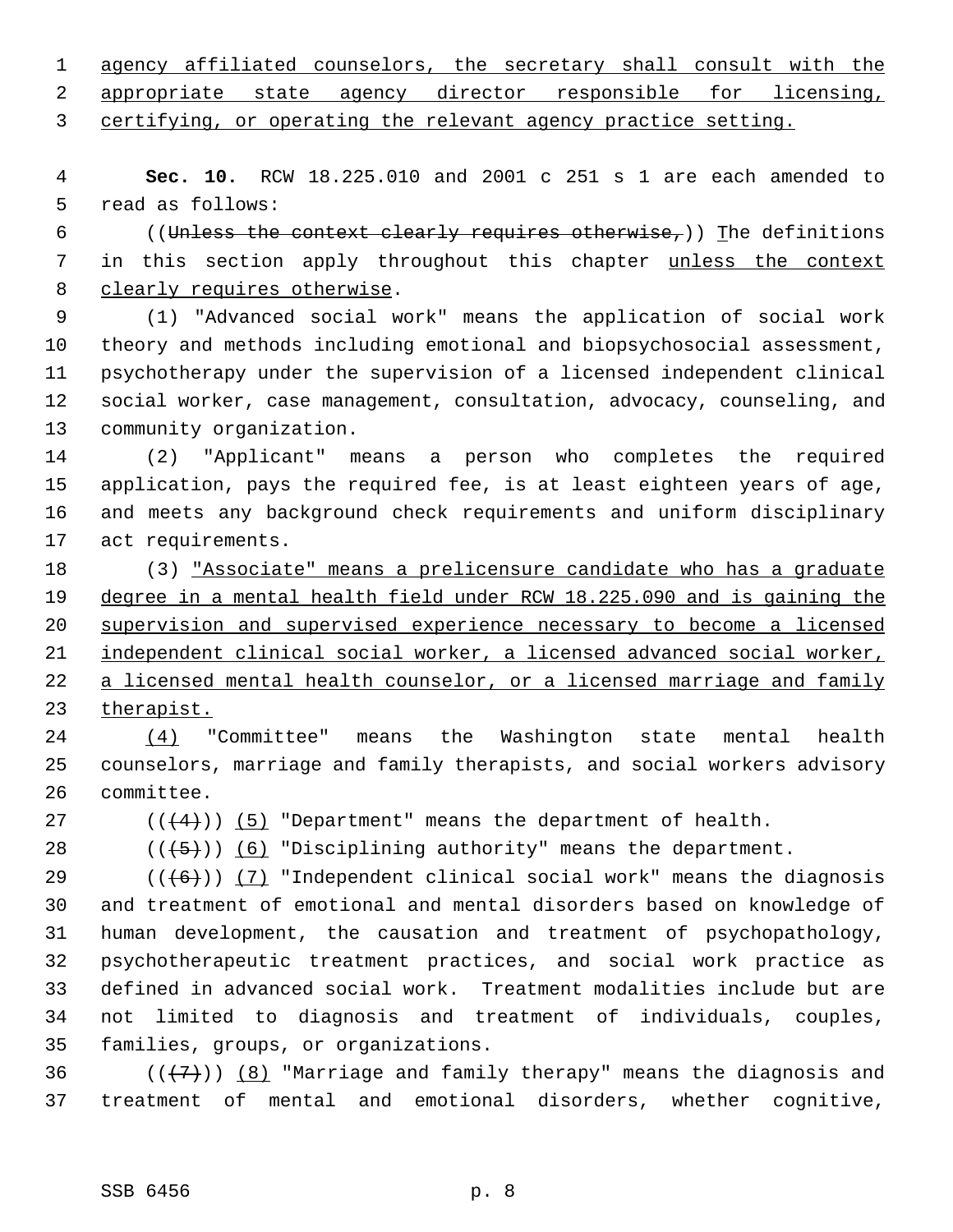affective, or behavioral, within the context of relationships, including marriage and family systems. Marriage and family therapy involves the professional application of psychotherapeutic and family systems theories and techniques in the delivery of services to individuals, couples, and families for the purpose of treating such diagnosed nervous and mental disorders. The practice of marriage and family therapy means the rendering of professional marriage and family therapy services to individuals, couples, and families, singly or in groups, whether such services are offered directly to the general public or through organizations, either public or private, for a fee, monetary or otherwise.

 $((+8))$  (9) "Mental health counseling" means the application of principles of human development, learning theory, psychotherapy, group dynamics, and etiology of mental illness and dysfunctional behavior to individuals, couples, families, groups, and organizations, for the purpose of treatment of mental disorders and promoting optimal mental health and functionality. Mental health counseling also includes, but is not limited to, the assessment, diagnosis, and treatment of mental and emotional disorders, as well as the application of a wellness model of mental health.

 $((+9))$  (10) "Secretary" means the secretary of health or the secretary's designee.

 **Sec. 11.** RCW 18.225.020 and 2001 c 251 s 2 are each amended to read as follows:

 A person must not represent himself or herself as a licensed 26 advanced social worker, a licensed independent clinical social worker,  $a$  licensed mental health counselor, (( $e^{2}$ )) a licensed marriage and family therapist, a licensed social work associate--advanced, a licensed social work associate--independent clinical, a licensed mental health counselor associate, or a licensed marriage and family therapist associate, without being licensed by the department.

 NEW SECTION. **Sec. 12.** A new section is added to chapter 18.225 RCW to read as follows:

 (1) The secretary shall issue an associate license to any applicant who demonstrates to the satisfaction of the secretary that the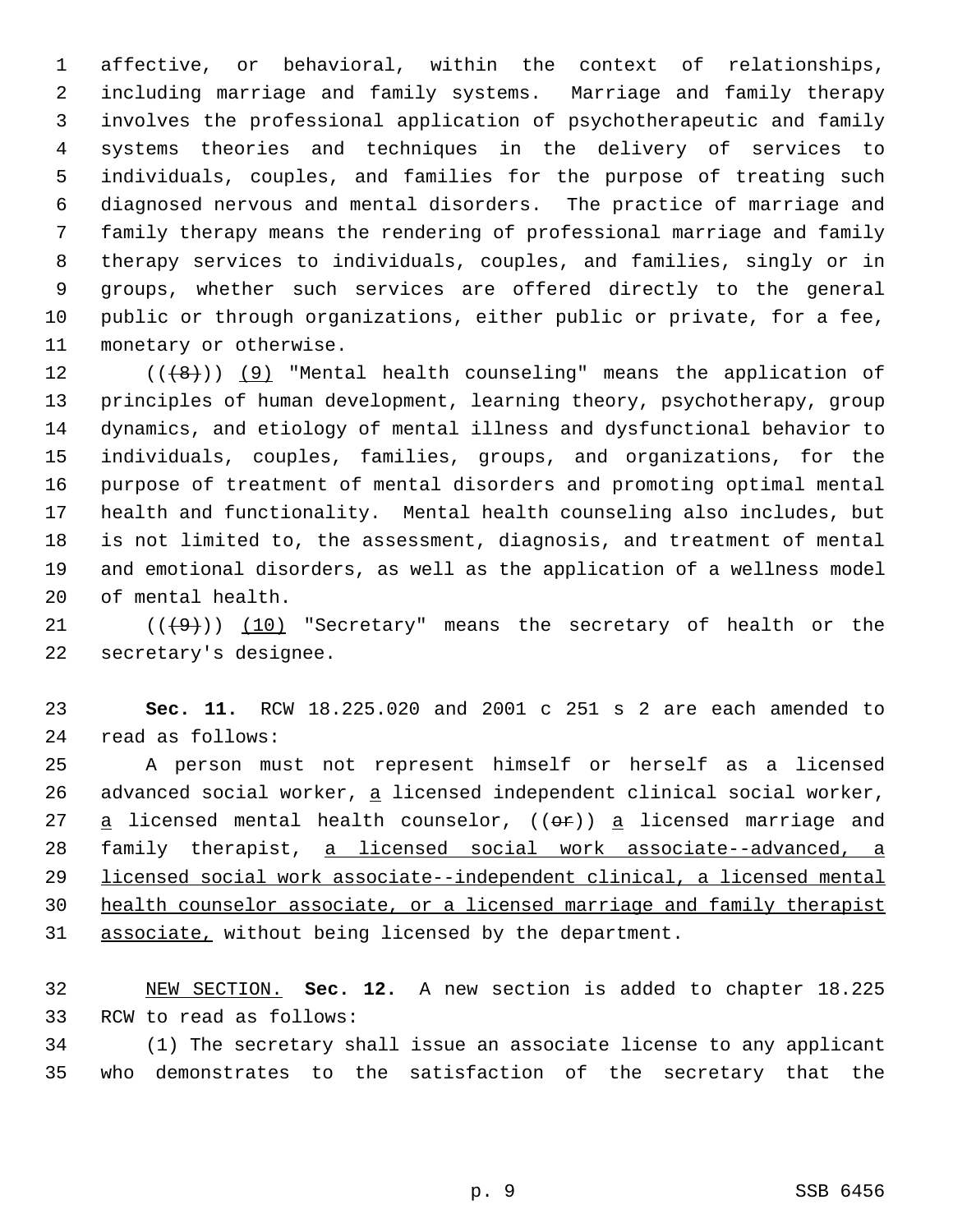applicant meets the following requirements for the applicant's practice area and submits a declaration that the applicant is working toward full licensure in that category:

 (a) Licensed social worker associate--advanced or licensed social worker associate--independent clinical: Graduation from a master's degree or doctoral degree educational program in social work accredited by the council on social work education and approved by the secretary based upon nationally recognized standards.

 (b) Licensed mental health counselor associate: Graduation from a master's degree or doctoral degree educational program in mental health counseling or a related discipline from a college or university approved by the secretary based upon nationally recognized standards.

 (c) Licensed marriage and family therapist associate: Graduation from a master's degree or doctoral degree educational program in marriage and family therapy or graduation from an educational program in an allied field equivalent to a master's degree or doctoral degree in marriage and family therapy approved by the secretary based upon nationally recognized standards.

 (2) Associates may not provide independent social work, mental health counseling, or marriage and family therapy for a fee, monetary or otherwise. Associates must work under the supervision of an approved supervisor.

 (3) Associates shall provide each client or patient, during the first professional contact, with a disclosure form according to RCW 18.225.100, disclosing that he or she is an associate under the supervision of an approved supervisor.

 (4) The department shall adopt by rule what constitutes adequate proof of compliance with the requirements of this section.

 (5) Applicants are subject to the denial of a license or issuance of a conditional license for the reasons set forth in chapter 18.130 RCW.

(6) An associate license may be renewed no more than four times.

 **Sec. 13.** RCW 18.225.150 and 2001 c 251 s 15 are each amended to read as follows:

 The secretary shall establish by rule the procedural requirements 36 and fees for renewal of a license or associate license. Failure to 37 renew shall invalidate the license or associate license and all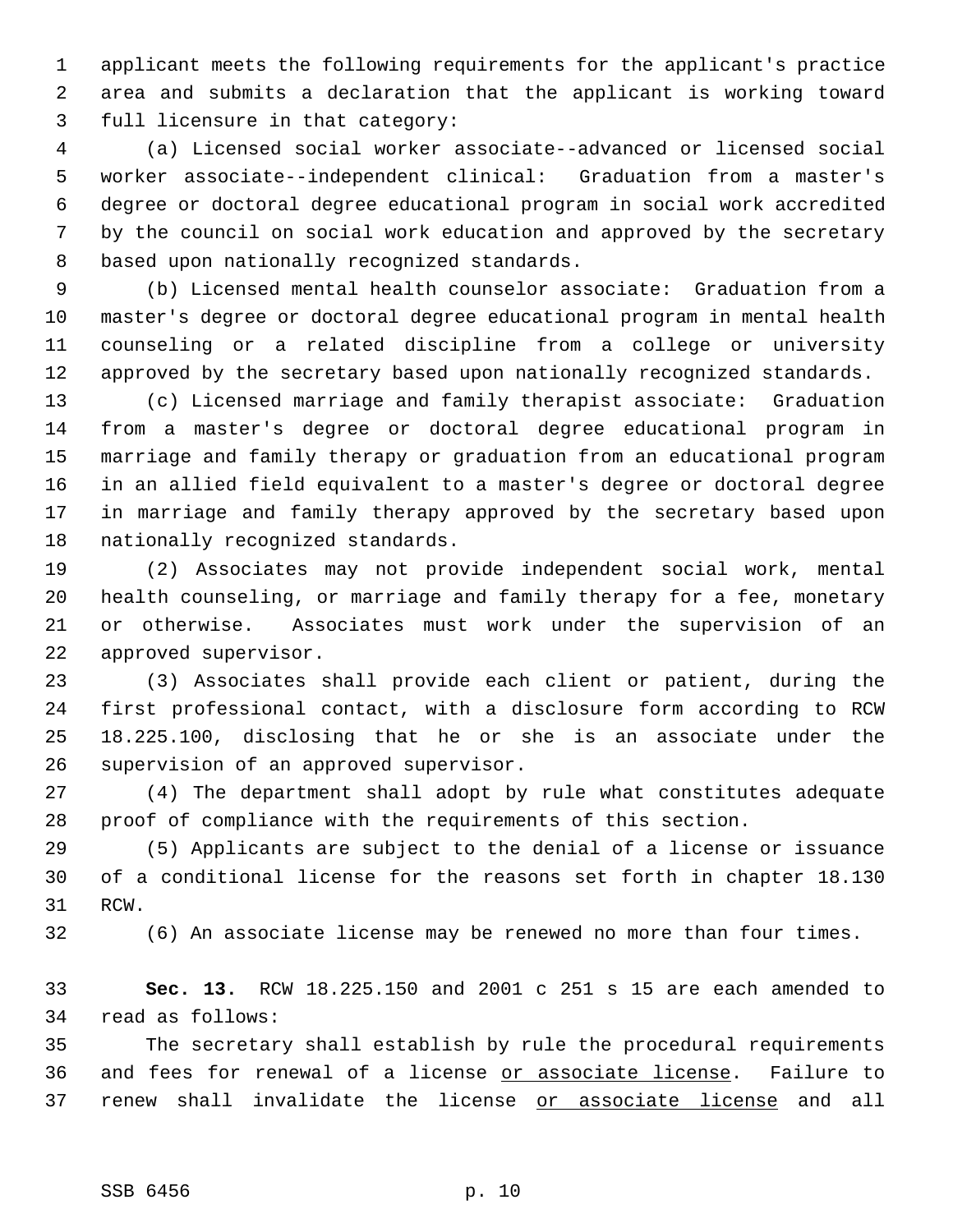1 privileges granted by the license. If an associate license has lapsed, 2 the person shall submit an updated declaration, in accordance with 3 rules adopted by the department, that the person is working toward full 4 licensure. If a license has lapsed for a period longer than three years, the person shall demonstrate competence to the satisfaction of the secretary by taking continuing education courses, or meeting other standards determined by the secretary. If an associate license has lapsed, the person shall submit an updated declaration, in accordance 9 with rules adopted by the department, that the person is working toward full licensure.

 **Sec. 14.** RCW 18.205.020 and 1998 c 243 s 2 are each amended to read as follows:

13 ((Unless the context clearly requires otherwise,)) The definitions 14 in this section apply throughout this chapter unless the context clearly requires otherwise.

 (1) "Certification" means a voluntary process recognizing an individual who qualifies by examination and meets established educational prerequisites, and which protects the title of practice.

 (2) "Certified chemical dependency professional" means an individual certified in chemical dependency counseling, under this chapter.

 (3) "Certified chemical dependency professional trainee" means an individual working toward the education and experience requirements for certification as a chemical dependency professional.

 (4) "Chemical dependency counseling" means employing the core competencies of chemical dependency counseling to assist or attempt to assist an alcohol or drug addicted person to develop and maintain abstinence from alcohol and other mood-altering drugs.

29  $((+4))$   $(5)$  "Committee" means the chemical dependency certification advisory committee established under this chapter.

 ( $(\overline{(+5)})$ ) (6) "Core competencies of chemical dependency counseling" means competency in the nationally recognized knowledge, skills, and attitudes of professional practice, including assessment and diagnosis of chemical dependency, chemical dependency treatment planning and referral, patient and family education in the disease of chemical dependency, individual and group counseling with alcoholic and drug addicted individuals, relapse prevention counseling, and case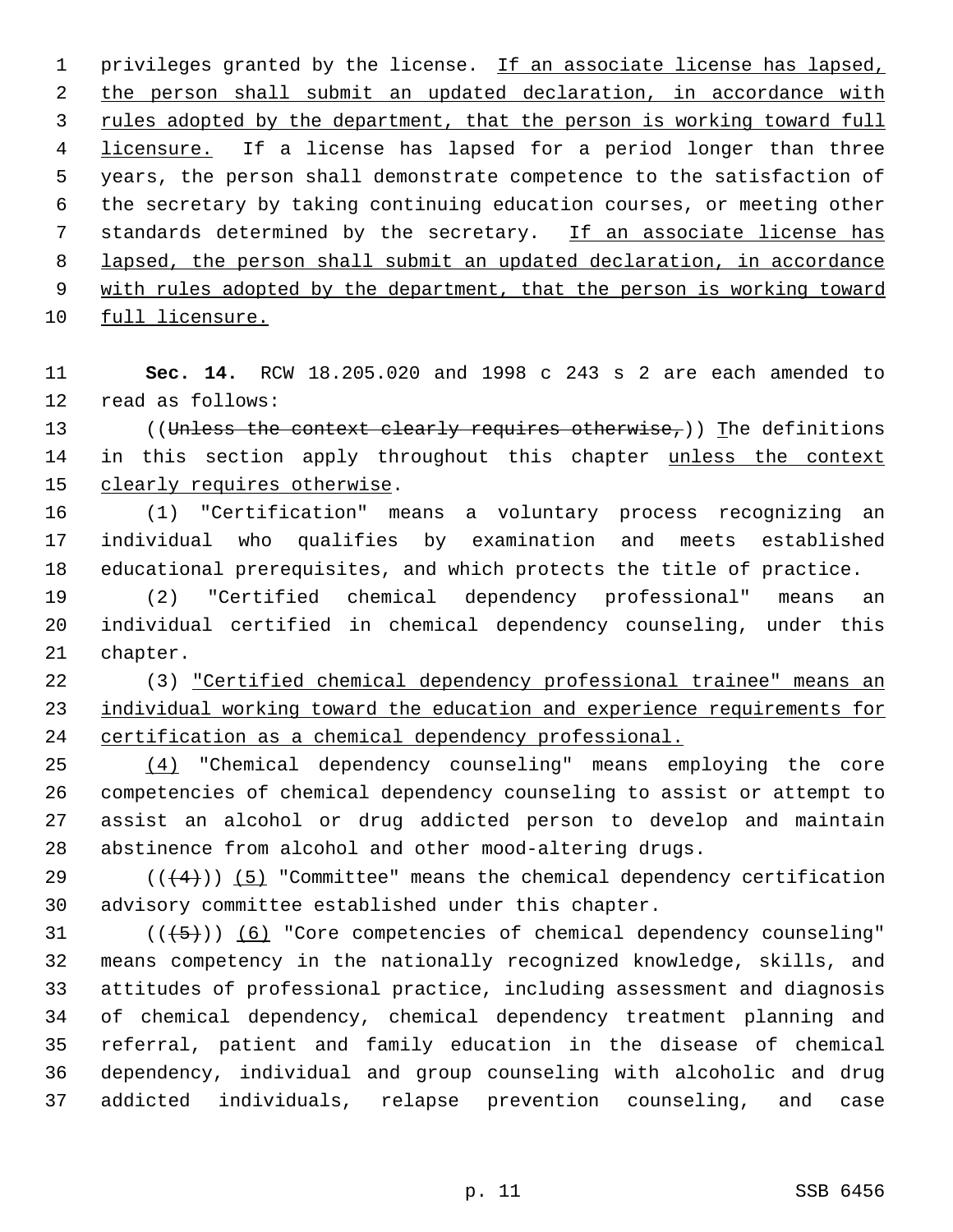management, all oriented to assist alcoholic and drug addicted patients to achieve and maintain abstinence from mood-altering substances and develop independent support systems.

(( $(6)$ )) (7) "Department" means the department of health.

5  $((\langle 7 \rangle) \; (8)$  "Health profession" means a profession providing health services regulated under the laws of this state.

 $((\{8\})$   $(9)$  "Secretary" means the secretary of health or the secretary's designee.

 **Sec. 15.** RCW 18.205.030 and 2000 c 171 s 41 are each amended to read as follows:

 No person may represent oneself as a certified chemical dependency professional or certified chemical dependency professional trainee or use any title or description of services of a certified chemical 14 dependency professional or certified chemical dependency professional 15 trainee without applying for certification, meeting the required qualifications, and being certified by the department of health, unless otherwise exempted by this chapter.

 **Sec. 16.** RCW 18.205.040 and 1998 c 243 s 4 are each amended to read as follows:

 Nothing in this chapter shall be construed to authorize the use of 21 the title "certified chemical dependency professional" or "certified chemical dependency professional trainee" when treating patients in settings other than programs approved under chapter 70.96A RCW.

 NEW SECTION. **Sec. 17.** A new section is added to chapter 18.205 RCW to read as follows:

 (1) The secretary shall issue a trainee certificate to any applicant who demonstrates to the satisfaction of the secretary that he or she is working toward the education and experience requirements in RCW 18.205.090.

 (2) A trainee certified under this section shall submit to the secretary for approval a declaration, in accordance with rules adopted by the department, that he or she is enrolled in an approved education program and actively pursuing the experience requirements in RCW 18.205.090. This declaration must be updated with the trainee's annual renewal.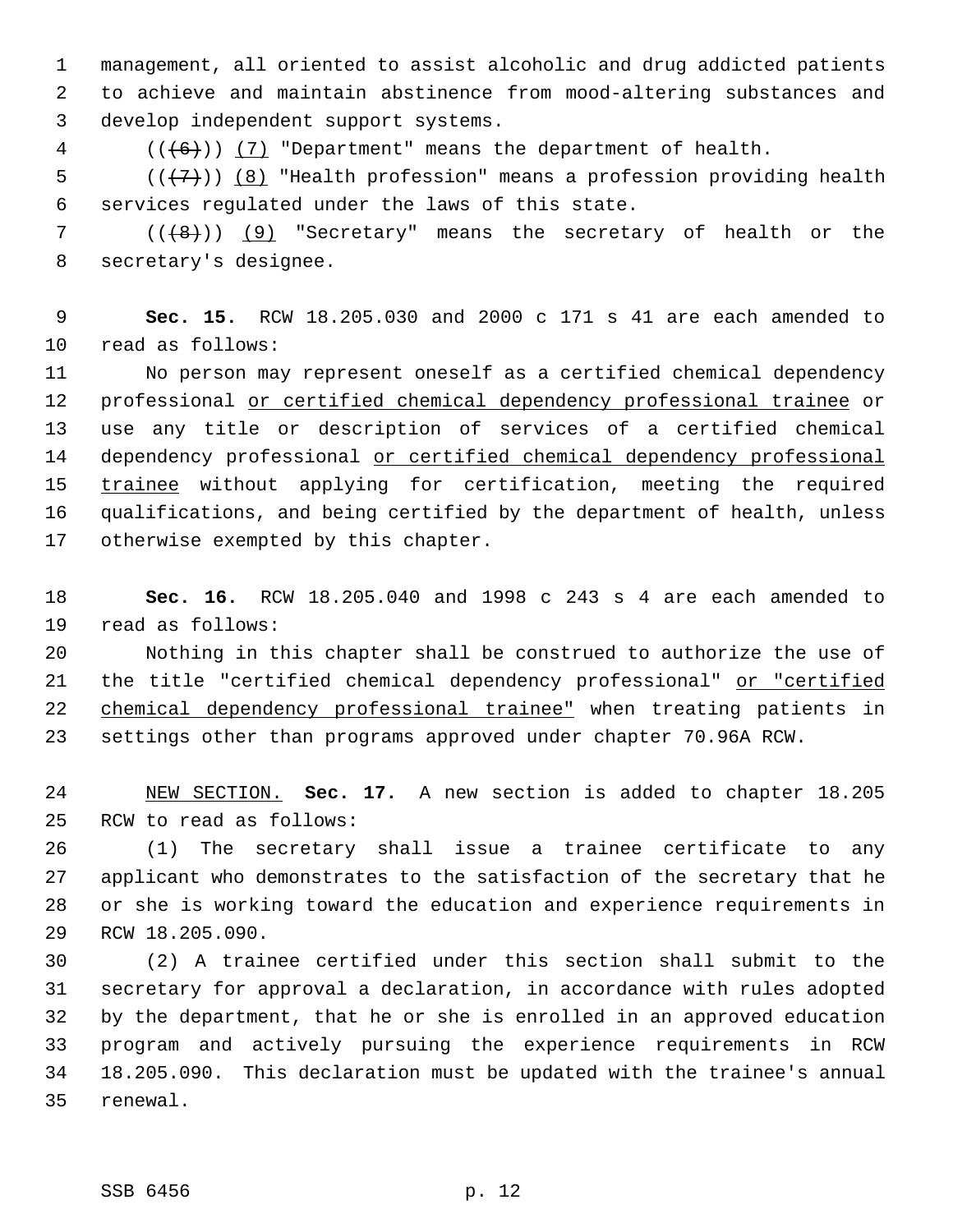(3) A trainee certified under this section may practice only under the supervision of a certified chemical dependency professional. The first fifty hours of any face-to-face client contact must be under direct observation. All remaining experience must be under supervision in accordance with rules adopted by the department.

 (4) A certified chemical dependency professional trainee provides chemical dependency assessments, counseling, and case management with a state regulated agency and can provide clinical services to patients consistent with his or her education, training, and experience as approved by his or her supervisor.

(5) A trainee certification may only be renewed four times.

 (6) Applicants are subject to denial of a certificate or issuance of a conditional certificate for the reasons set forth in chapter 18.130 RCW.

 NEW SECTION. **Sec. 18.** A new section is added to chapter 18.19 RCW to read as follows:

 The Washington state certified counselors and hypnotherapist advisory committee is established.

 (1) The committee is comprised of seven members. Two committee members must be certified counselors. Two committee members must be hypnotherapists. Three committee members must be consumers and represent the public at large and may not hold any mental health care provider license, certification, or registration.

 (2) Two committee members must be appointed for a term of one year, two committee members must be appointed for a term of two years, and three committee members must be appointed for a term of three years. Subsequent committee members must be appointed for terms of three years. A person may not serve as a committee member for more than two consecutive terms.

 (3)(a) Each committee member must be a resident of the state of Washington.

 (b) A committee member may not hold an office in a professional association for their profession.

 (c) Advisory committee members may not be employed by the state of Washington.

(d) Each professional committee member must have been actively